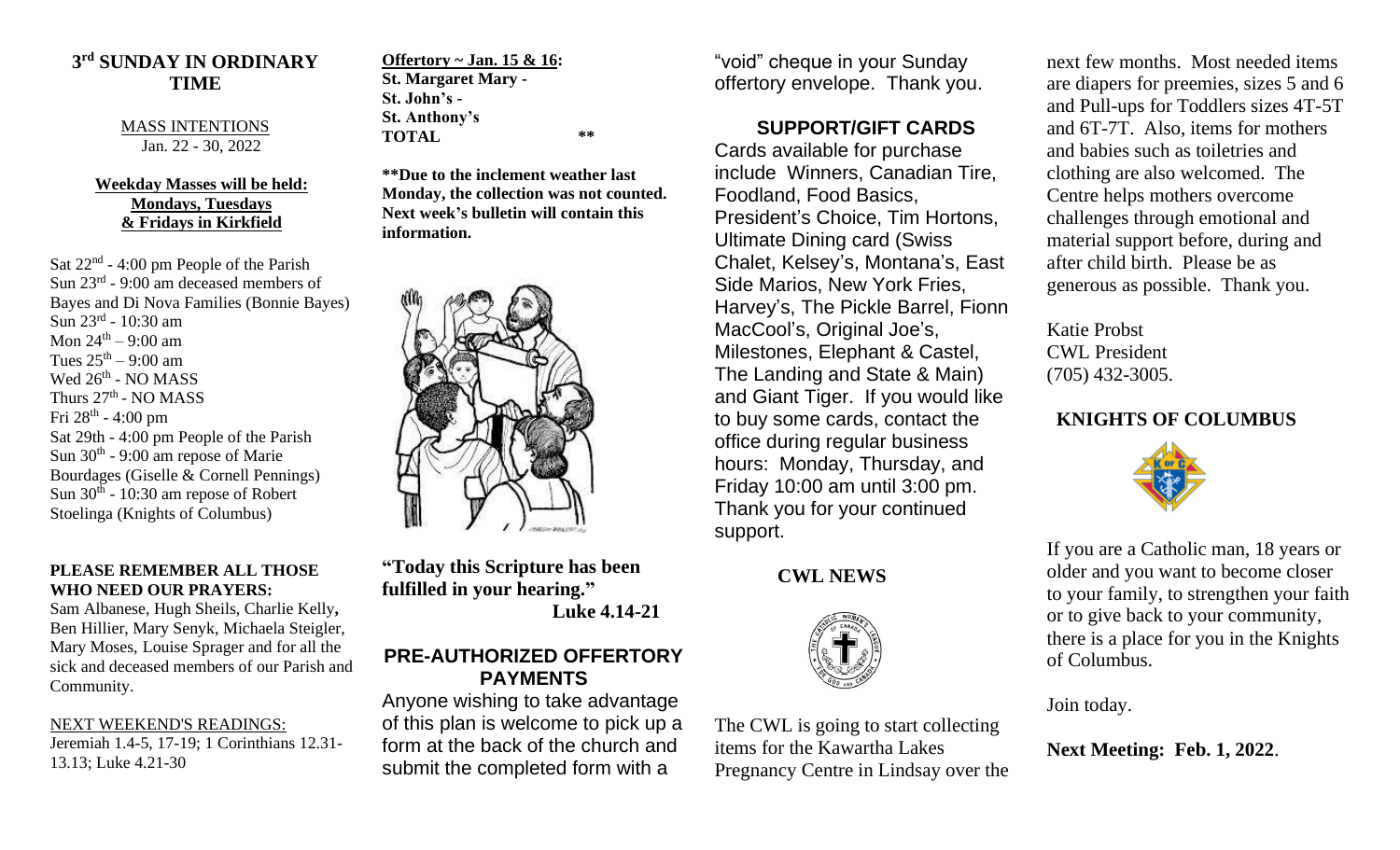

Bulletin and ads designed by: StickerUpSigns.ca For advertising space please contact our parish office